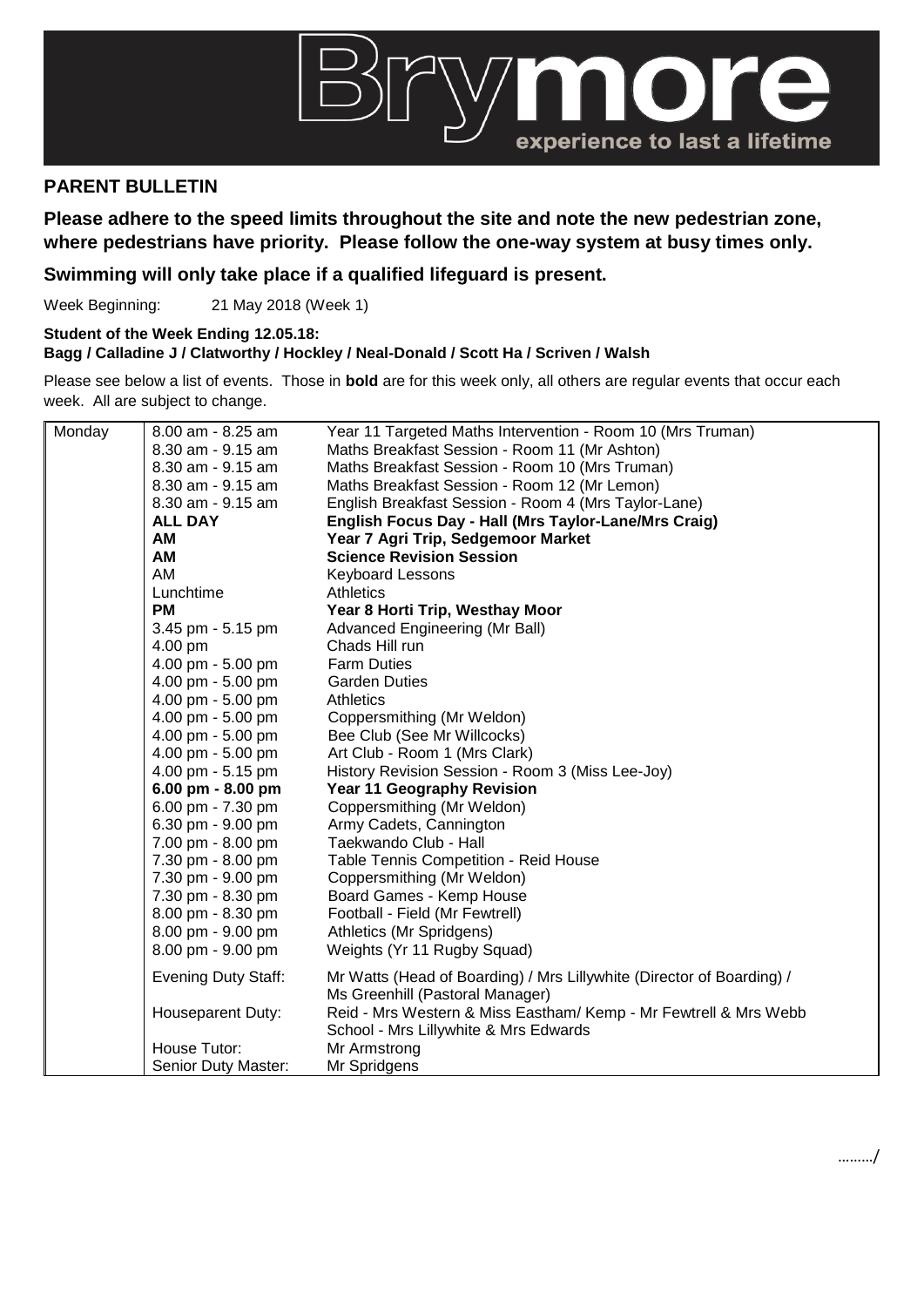| Tuesday   | 8.30 am - 9.15 am                      | English Breakfast Session - Room 5 (Mrs Craig)                                                              |
|-----------|----------------------------------------|-------------------------------------------------------------------------------------------------------------|
|           | AМ                                     | <b>GCSE English Literature Exam</b>                                                                         |
|           | After Exam - 3.45 pm                   | <b>Geography Revision Session</b>                                                                           |
|           | After Exam - 3.45 pm                   | <b>History Revision Session (Miss Lee-Joy)</b>                                                              |
|           | Lunchtime                              | Quiet Room - Room 5                                                                                         |
|           | Lunchtime                              | <b>School Council Meeting (Meeting Room)</b>                                                                |
|           | Lunchtime                              | Year 11 Horti Catch-up - Room 9                                                                             |
|           | Lunchtime                              | <b>Athletics</b>                                                                                            |
|           | <b>PM</b>                              | <b>GCSE Geography Exam</b>                                                                                  |
|           | 3.45 pm                                | Agriculture BTech Catch-up - All Years                                                                      |
|           | 3.45 pm - 5.15 pm                      | Engineering/Tool Making (Mr Ball)                                                                           |
|           | 4.00 pm<br>4.00 pm                     | U13 Cricket -v- Chilton (Away)<br>Year 11 Horti Catch-up - Room 9 (By arrangement only)                     |
|           | 4.00 pm                                | Chads Hill run                                                                                              |
|           | 4.00 pm - 5.00 pm                      | <b>Farm Duties</b>                                                                                          |
|           | 4.00 pm - 5.00 pm                      | <b>Garden Duties</b>                                                                                        |
|           | 4.00 pm - 5.00 pm                      | <b>Athletics</b>                                                                                            |
|           | 4.00 pm - 5.30 pm                      | Welding                                                                                                     |
|           | <b>After School</b>                    | <b>Physics Revision Session</b>                                                                             |
|           | 4.15 pm - 5.15 pm                      | Set Zero - (Year 10 & 11 - Invite Only) (Room 11 - Mr Ashton)                                               |
|           | 4.30 pm                                | Drum Lessons                                                                                                |
|           | 4.40 pm                                | <b>Guitar Lessons</b>                                                                                       |
|           | 6.00 pm - 7.30 pm                      | Welding                                                                                                     |
|           | 7.30 pm - 8.30 pm                      | X-Box Competition - Reid House (Miss Eastham)                                                               |
|           | 8.00 pm - 8.30 pm                      | Rounders - Field (Mrs Long)                                                                                 |
|           | 8.00 pm - 9.00 pm                      | Athletics (Mr Spridgens)                                                                                    |
|           | 8.00 pm - 9.00 pm                      | Weights (Year 10 Rugby Squad)                                                                               |
|           | 8.30 pm - 9.00 pm                      | Year 10 Drills & Skills (Mr Spridgens)                                                                      |
|           | Day Duty Staff:                        | Mr Watts (Head of Boarding)                                                                                 |
|           | <b>Evening Duty Staff:</b>             | Ms Lillywhite (Director of Boarding) / Ms Greenhill (Pastoral Manager)                                      |
|           | Houseparent Duty:                      | Reid - Mrs Western & Miss Eastham / Kemp - Mr Fewtrell & Mrs Webb                                           |
|           |                                        | School - Mrs Long & Mrs Edwards                                                                             |
|           | Senior Duty Master:                    | Mr Spridgens                                                                                                |
|           | <b>SLT Member:</b>                     | Mr Thomas                                                                                                   |
|           |                                        |                                                                                                             |
|           | 8.00 am - 8.25 am                      |                                                                                                             |
| Wednesday | 8.30 am - 9.15 am                      | Year 11 Targeted Maths Intervention - Room 10 (Mrs Truman)<br>Maths Breakfast Session - Room 11 (Mr Ashton) |
|           | 8.30 am - 9.15 am                      | Maths Breakfast Session - Room 10 (Mrs Truman)                                                              |
|           | 8.30 am - 9.15 am                      | Science Breakfast Session (Mr Craig)                                                                        |
|           | AM                                     | <b>Physics Revision Session (Mr Craig)</b>                                                                  |
|           | Lunchtime                              | <b>Athletics</b>                                                                                            |
|           | 12.40 pm - 1.30 pm                     | Quiet Room - Room 5                                                                                         |
|           | $3.00$ pm - $5.00$ pm                  | <b>Maths Revision Session (except 12 Physics students)</b>                                                  |
|           | 3.45 pm - 5.15 pm                      | Archery (Mr Ball)                                                                                           |
|           | 4.00 pm                                | Chads Hill run                                                                                              |
|           | 4.00 pm - 5.00 pm                      | <b>Farm Duties</b>                                                                                          |
|           | 4.00 pm - 5.00 pm                      | <b>Garden Duties</b>                                                                                        |
|           | 4.00 pm - 5.00 pm                      | Year 7 & 8 Cricket (Mr Williams)                                                                            |
|           | 4.00 pm - 5.30 pm                      | Blacksmithing (Mr Weldon)                                                                                   |
|           | 5.15 pm                                | Stock Judging Training @ Decoy Farm, Nyland                                                                 |
|           | 6.00 pm - 7.30 pm                      | Blacksmithing                                                                                               |
|           | 6.15 pm - $7.15$ pm                    | Year 11 Walk & Talk Maths Mock (Boarders/Out-boarders) - Hall                                               |
|           |                                        | (Mr Ashton & Mrs Truman) (WEDNESDAY - THIS WEEK ONLY)                                                       |
|           | 7.30 pm - 8.00 pm                      | Indoor Cricket - Hall                                                                                       |
|           | 7.30 pm - 8.00 pm<br>7.30 pm - 8.00 pm | Lego Club - Café<br>Mountain Bike Track - Years 7 & 8 (Mrs Western)                                         |
|           | 7.30 pm - 9.00 pm                      | Blacksmithing                                                                                               |
|           | 7.30 pm                                | <b>Young Farmers Club: Gun Dogs</b>                                                                         |
|           | 8.00 pm - 8.30 pm                      | Mountain Bike Track - Years 9, 10 & 11 (Mrs Western)                                                        |
|           | 8.00 pm - 9.00 pm                      | Weights (Year 10&11 Rugby Squad)                                                                            |
|           | 8.00 pm - 9.00 pm                      | Athletics (Mr Spridgens)                                                                                    |
|           | 8.05 pm - 8.35 pm                      | Book Club - Café                                                                                            |
|           |                                        |                                                                                                             |
|           | <b>Evening Duty Staff:</b>             | Mr Watts (Head of Boarding) / Mrs Lillywhite (Director of Boarding)                                         |
|           | Houseparent Duty:                      | Ms Greenhill (Pastoral Manager)<br>Reid - Mrs Western & Miss Eastham / Kemp - Ms Greenhill & Mrs Webb /     |
|           |                                        | School - Mrs Long & Mrs Edwards                                                                             |
|           | House Tutor:                           | Ms Warren                                                                                                   |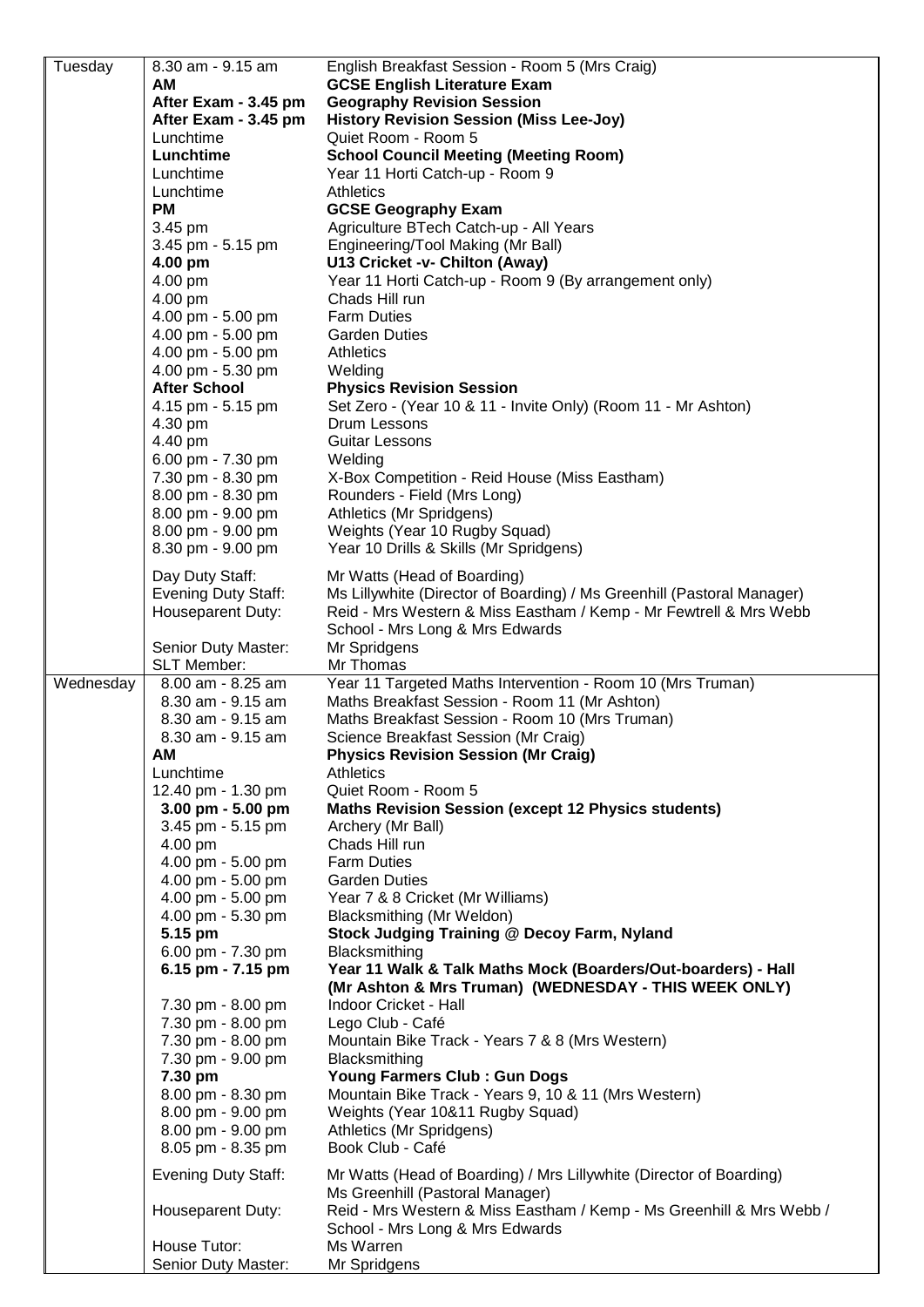| Thursday | 8.00 am - 8.25 am<br>AМ<br>After Exam - 3.45 pm<br>Lunchtime<br>Lunchtime<br>Lunchtime            | Year 11 Targeted Maths Intervention - Room 10 (Mrs Truman)<br><b>GCSE Maths Exam</b><br><b>English Literature Focus Day</b><br>Quiet Room - Room 5<br>Year 11 Horti Catch-up - Room 9<br><b>Athletics</b>         |  |
|----------|---------------------------------------------------------------------------------------------------|-------------------------------------------------------------------------------------------------------------------------------------------------------------------------------------------------------------------|--|
|          | 12.40 pm - 1.30 pm<br>3.45 pm - 5.15 pm                                                           | Quiet Room - Room 5<br>Woodwork (Mr Ball)                                                                                                                                                                         |  |
|          | 4.00 pm                                                                                           | U15 Cricket -v- Chilton (Away)<br>Senior Staff Detention:                                                                                                                                                         |  |
|          | 4.00 pm                                                                                           | Students will be informed beforehand if it applies to them                                                                                                                                                        |  |
|          | 4.00 pm<br>4.00 pm                                                                                | Year 11 Horti Catch-up - Room 9 (By arrangement only)<br>Chads Hill run                                                                                                                                           |  |
|          | 4.00 pm - 4.45 pm                                                                                 | <b>RC Racing Cars Club</b><br><b>Farm Duties</b>                                                                                                                                                                  |  |
|          | 4.00 pm - 5.00 pm<br>4.00 pm - 5.00 pm                                                            | <b>Garden Duties</b>                                                                                                                                                                                              |  |
|          | 4.00 pm - 5.00 pm                                                                                 | <b>Athletics</b>                                                                                                                                                                                                  |  |
|          | 4.00 pm - 4.45 pm<br>6.30 pm - 9.00 pm                                                            | <b>RC Racing Cars Club</b><br>Army Cadets, Cannington                                                                                                                                                             |  |
|          | 7.30 pm - 8.00 pm                                                                                 | Arts & Crafts Club - Kemp                                                                                                                                                                                         |  |
|          | 8.00 pm - 8.30 pm<br>8.00 pm - 9.00 pm                                                            | Touch Rugby (Mr Blake)<br>Athletics (Mr Spridgens)                                                                                                                                                                |  |
|          | 8.30 pm - 9.00 pm                                                                                 | Year 9 Drills & Skills (Mr Spridgens)                                                                                                                                                                             |  |
|          | 8.00 pm - 9.00 pm<br>8.15 pm                                                                      | Weights - Invite Only<br>Year 7 Book Night                                                                                                                                                                        |  |
|          | <b>Evening Duty Staff:</b>                                                                        | Mr Watts (Head of Boarding) / Ms Lillywhite (Director of Boarding) /<br>Ms Greenhill (Pastoral Manager)                                                                                                           |  |
|          | Houseparent Duty:                                                                                 | Reid - Mr Simmons & Miss Eastham / Kemp - Mr Fewtrell<br>School - Mrs Long & Mrs Edwards                                                                                                                          |  |
|          | House Tutor:                                                                                      | Mr Blake                                                                                                                                                                                                          |  |
|          | Senior Duty Master:<br>Duty Master:                                                               | Mr Spridgens<br>Mr Ashton                                                                                                                                                                                         |  |
|          | SLT:                                                                                              | Mr Winter                                                                                                                                                                                                         |  |
| Friday   | <b>DEADLINE: TLM ICT Final Coursework</b><br>7.00 am<br><b>English Breakfast Session - Room 4</b> |                                                                                                                                                                                                                   |  |
|          | AM<br>AM<br>After Exam - 3.45 pm<br>After Exam - 3.45 pm<br>Lunchtime                             | <b>GCSE English Literature Exam</b><br>Visit by Royal Marines for exercise Year 10<br>Year 11 Geography Focus Day (Mr Thomas/Mr Ellis/ Mr Sawyer)<br>Year 11 History Focus Day (Miss Lee-Joy)<br><b>Athletics</b> |  |
|          | Lunchtime                                                                                         | Quiet Room - Room 5                                                                                                                                                                                               |  |
|          | Lunchtime<br>3.45 pm - 5.15 pm                                                                    | Year 11 Horti Catch-up - Room 9<br>Woodwork (Mr Ball)                                                                                                                                                             |  |
|          | 4.00 pm                                                                                           | Chads Hill run                                                                                                                                                                                                    |  |
|          | 4.00 pm - 5.00 pm<br>4.00 pm - 5.00 pm                                                            | <b>Farm Duties</b><br><b>Garden Duties</b>                                                                                                                                                                        |  |
|          | 4.00 pm - 5.00 pm                                                                                 | <b>Athletics</b>                                                                                                                                                                                                  |  |
|          | 4.00 pm - 5.00 pm<br>4.00 pm - 5.00 pm                                                            | Weekly Pool Competition with prizes - Kemp House<br>Year 9 & 10 Cricket (Mr Williams)                                                                                                                             |  |
|          | Prep                                                                                              | <b>Geography Revision (Mr Thomas)</b>                                                                                                                                                                             |  |
|          | 7.30 pm - 8.00 pm<br>7.30 pm - 8.30 pm                                                            | Mountain Bike Track - Years 7 & 8 (Mrs Western)<br>Card Games - School House (Miss Edwards)                                                                                                                       |  |
|          | 8.00 pm - 9.00 pm                                                                                 | Athletics (Mr Spridgens)                                                                                                                                                                                          |  |
|          | 8.00 pm - 8.30 pm<br>8.00 pm - 9.00 pm                                                            | Mountain Bike Track - Years 9, 10 & 11 (Mrs Western)<br>Weights (Year 10 Rugby Squad)                                                                                                                             |  |
|          | <b>Evening Duty Staff:</b><br>Houseparent Duty:                                                   | Mr Watts (Head of Boarding) / Ms Greenhill (Pastoral Manager)<br>Reid - Mrs Western & Miss Eastham / Kemp - Mr Fewtrell & Mrs Webb<br>School - Mrs Long & Mrs Edwards                                             |  |
|          | House Tutor:<br>Senior Duty Master:                                                               | Mr Blake                                                                                                                                                                                                          |  |
|          | <b>SLT Member:</b>                                                                                | Mr Spridgens<br>Mrs Davis                                                                                                                                                                                         |  |
|          |                                                                                                   |                                                                                                                                                                                                                   |  |